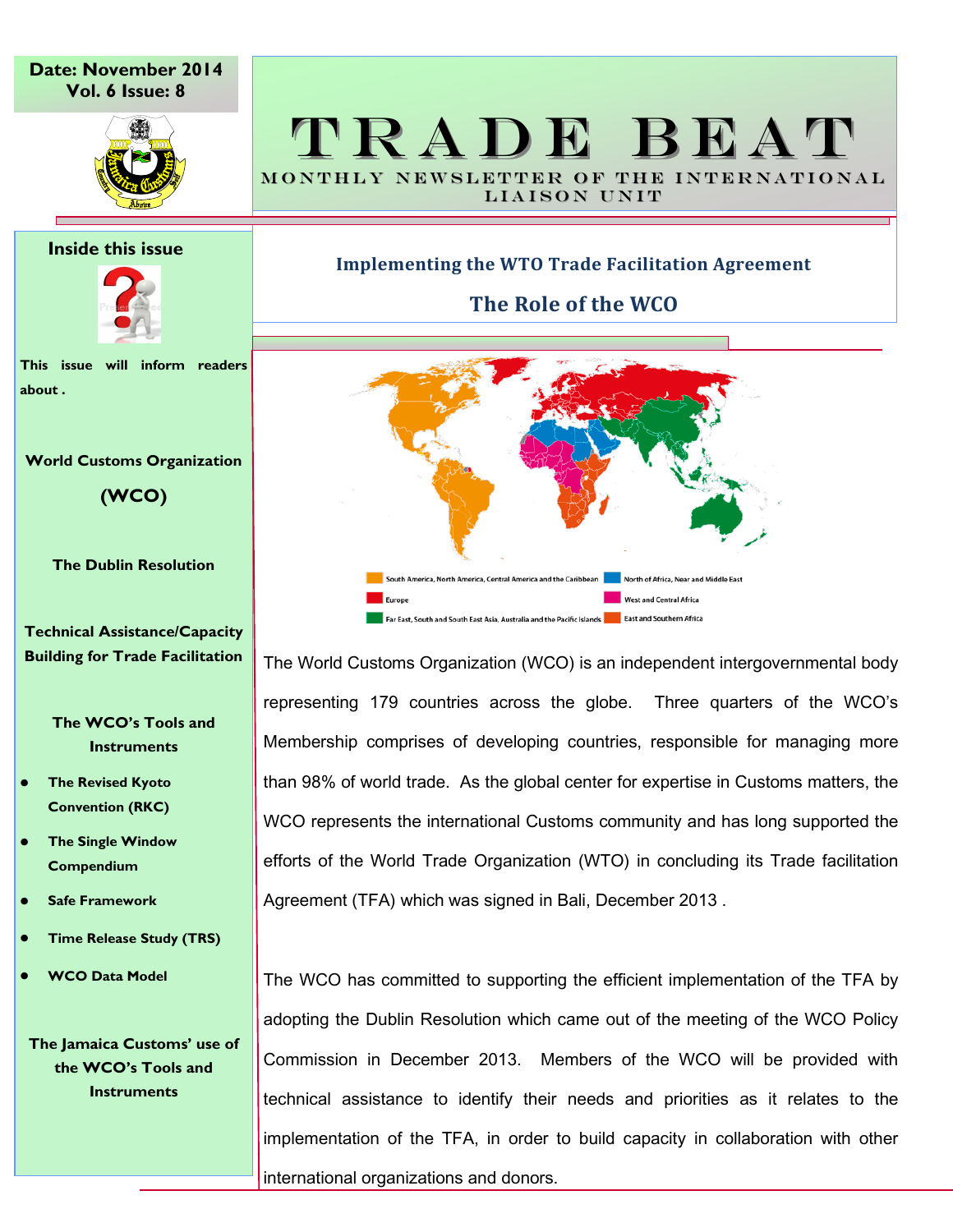# TRADE BEAT Page 2 TRADE BEAT

As the principal government agency charged with the implementation of the TFA, Customs administrations worldwide will require significant collaboration and cooperation with other trade-related agencies to ensure an effective implementation process. The core provisions of the TFA primarily relate to matters administered by Customs, and defines the obligation of each Member as it relates to each provision. The WCO provides a wealth of expertise and has developed and implemented several international standards relating to Customs processes. Through the application of its recommended standards and the delivery of technical assistance in key areas, the WCO supports the global and uniform implementation of the TFA.



### Technical Assistance/Capacity Building for Trade Facilitation

WCO's technical assistance and capacity building tools provides strategic, technical and implementation support to Member administrations of Customs for their respective reform and modernization initiatives. The WCO has adopted a broad approach to organizational development, and offers assistance using the implementation of its various tools, international standards, as well as best practices in the area of Customs administration.

Support to WCO Members is delivered in three (3) stages:

- **Diagnosis/Needs Assessment**
- **Strategic Planning and Implementation**
- **Monitoring with Performance Measure**

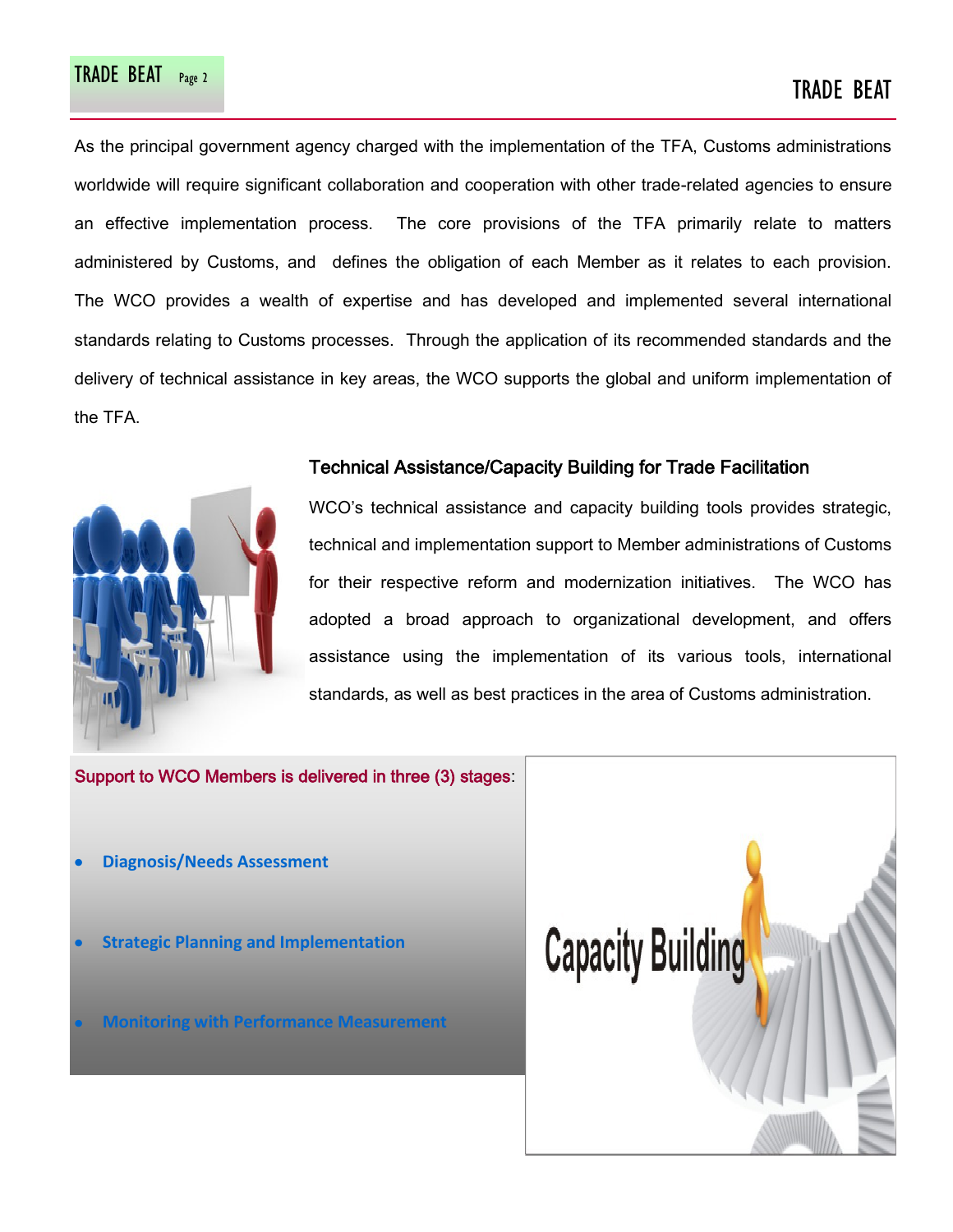# TRADE BEAT Page 3 TRADE BEAT



# WCO's Tools and Instruments

In response to the trade facilitation needs of its Members, the WCO has developed many trade facilitation instruments and tools which fully support the Customs related provisions of the WTO TFA. According to the WCO, Members have expressed concerns regarding the implementation of the

TFA, citing that the risk exists that a non-standardized approach will be taken resulting in divergent implementation practices. In order to mitigate these risks the use of the WCO instruments and Tools can be an effective means of standardizing the implementation of the WTO TFA Articles. This process would enable harmonized implementation among Members of the WCO and the WTO, using globally accepted standards required for increased trade facilitation.

# Existing Tools and Instruments of the WCO



# The Revised Kyoto Convention (RKC)

The WCO RKC is an international agreement that provides a set of comprehensive Customs procedures to facilitate legitimate international trade while effecting Customs controls including the protection of Customs revenue and society. It deals with key principles of simplified and harmonized Customs procedures, such as predictability, transparency, due process, maximum use of information technology, and modern Customs techniques (e.g. risk management, pre-arrival information, and post-clearance audit).



# The SAFE Framework of Standards to Secure and Facilitate Global Trade (Safe Framework)

The Safe framework is an international instrument of the WCO that seeks to achieve a safer world trade regime. It represents a new approach to the end-to-end management of goods moving across borders while recognizing the significance of a closer partnership between Customs and their business partners. The inclusion of the Authorized Economic Operator (AEO) provisions, inter alia, enables a more comprehensive approach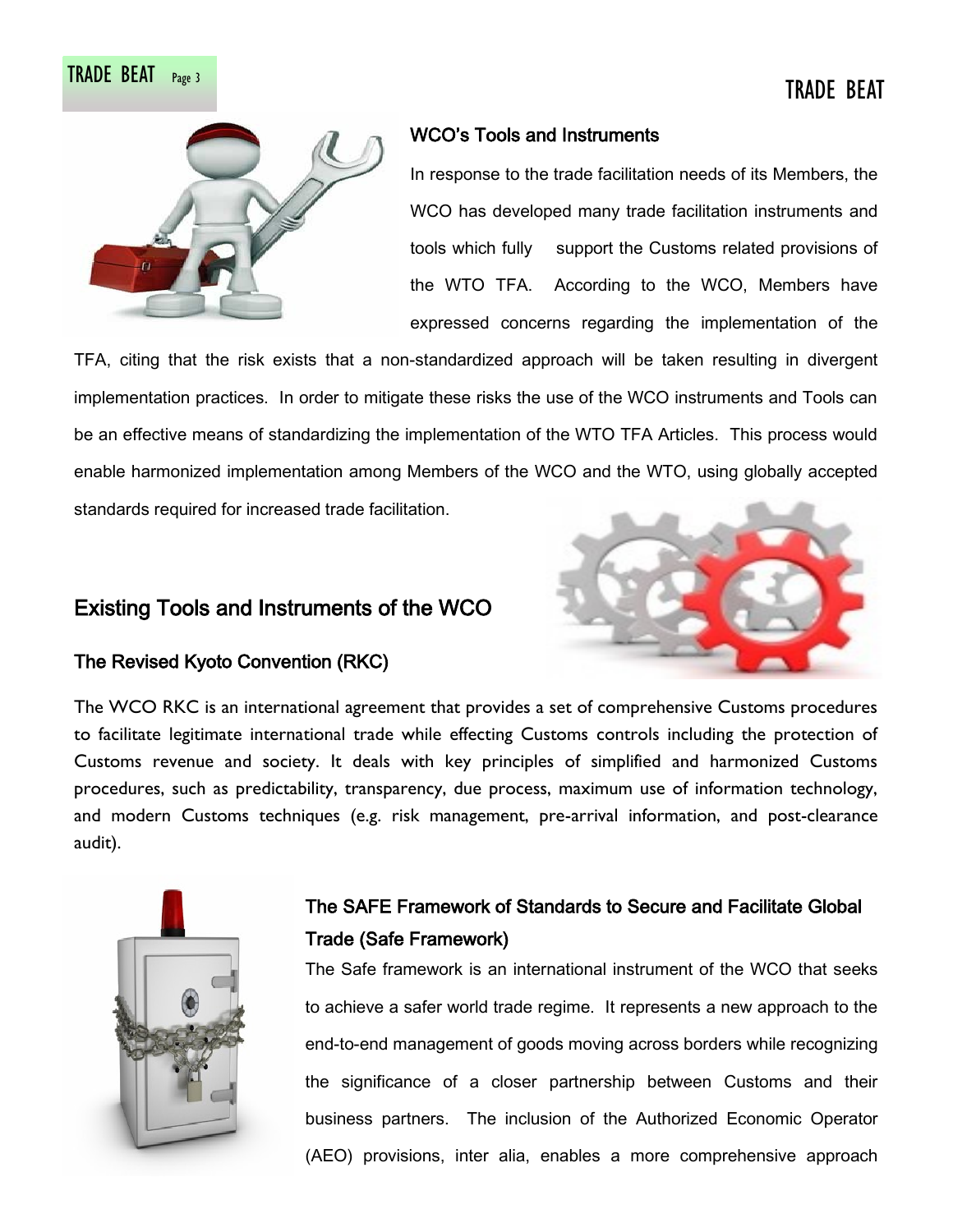### The Single Window Compendium

The 'Single Window' approach describes a facility where citizens and businesses can access government services through a single interface to the government. To support capacity building efforts, the WCO has developed a Compendium on "How to Build a Single Window Environment". The Compendium comprises Volume 1 – The Executive Guide, and Volume 2- The Professional Practice Guide. Volume 1 introduces the Single Window concept and discusses it in the context of Border Management and Customs Modernization. It provides a practical section on policy planning, designing structures and services and addresses legal and human resource issues. Volume 2 is a collection of tools and techniques to support technical experts working on projects to establish a Single Window.

### Time Release Study (TRS)

The WCO Time Release Study (TRS) is a unique tool and method for measuring the actual performance of Customs activities as they directly relate to trade facilitation at the border. The TRS thereby measures relevant aspects of the effectiveness of operational procedures that are carried out by Customs and other regulatory actors in the standard processing of imports, exports and intransit movements. It seeks to accurately measure these elements of trade flows so that related decisions to improve such performance can be well conceived and thereby carried out.

## WCO Data Model (DM)

The WCO DM is a set of simplified and harmonized data requirements that are mutually supportive, and will be updated at regular intervals, to meet the procedural and legal needs of cross-border regulatory agencies. These Agencies, such as Customs, are responsible for controlling export, import and transit transactions occurring across borders. The WCO DM is consistent with other international standards such as the United Nations Trade Data Elements Directory (UNTDED), and is based on the RKC. Under the RKC, Customs administrations are required to use minimal data to ensure compliance with customs laws, which should be listed for each customs procedure in the respective data sets. These self- imposed limits discourage future increases in data requirements, and ensure that any new data requirement for cross-border regulatory procedures follows a thorough analysis of the need and decision taken in line with international standards.